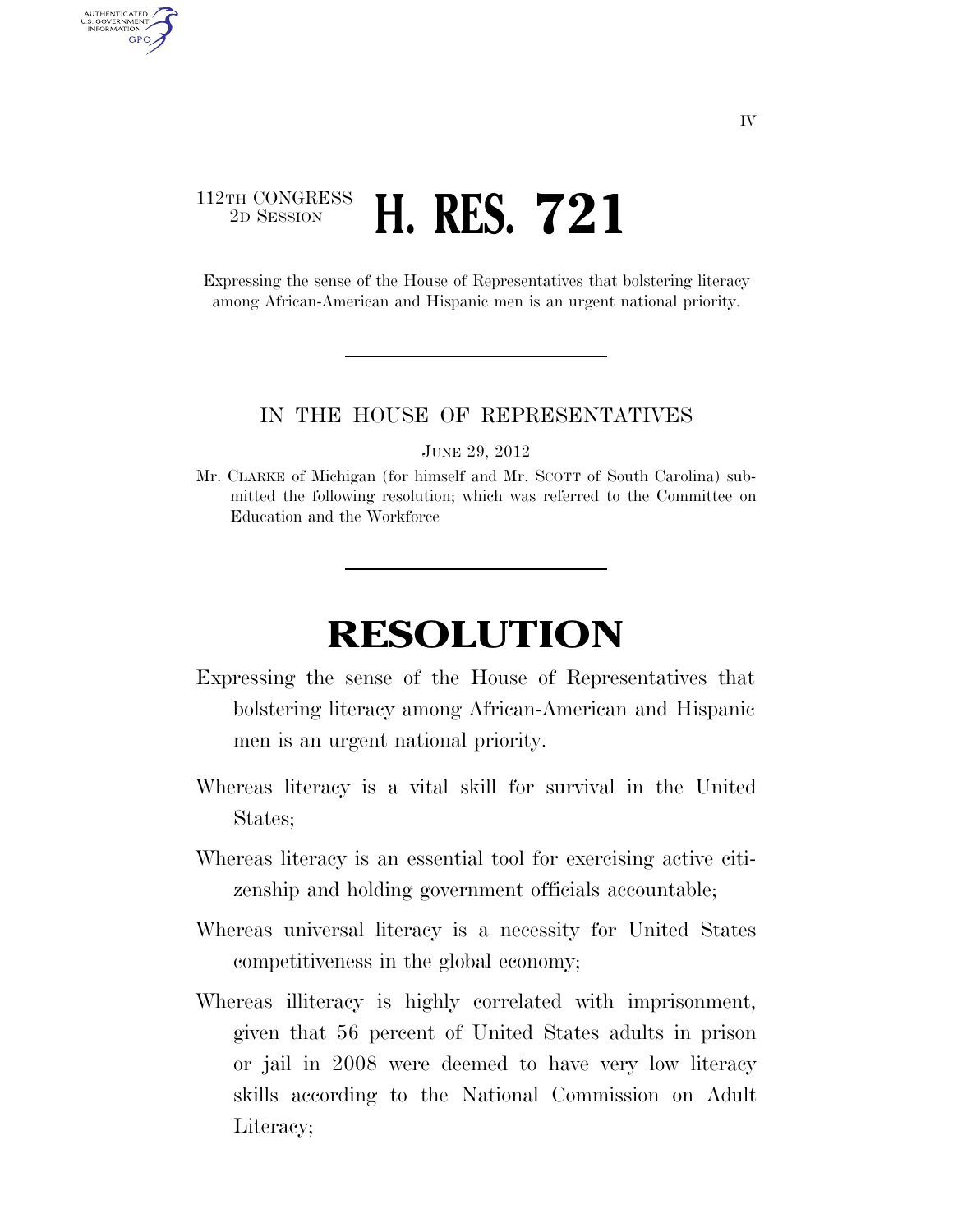- Whereas illiteracy can be considered a major factor giving rise to the phenomenon commonly referred to as the school-to-prison-pipeline;
- Whereas according to the most recent national assessment of adult literacy, 34,000,000 adults function at below basic literacy levels;
- Whereas according to the Department of Education, 20 percent of African-Americans and 39 percent of Hispanics function at below basic literacy levels;
- Whereas only 47 percent of African-American males and 44 percent of Hispanic males graduate from high school;
- Whereas 45 percent of adult literacy students at communitybased organizations are prime working age people between the ages of 25 and 44;
- Whereas according to a July 2006 report in Stanford Magazine, an increase in the percentage of poverty-stricken students in a school is associated with the decline in performance on literacy tests;
- Whereas illiteracy is an intergenerational problem, as the children of illiterate parents are less likely to receive the support they need to attain reading proficiency;
- Whereas Federal, State, municipal, and community-based literacy programs have been able to reach a small proportion of the total illiterate population; and
- Whereas 74 percent of community-based organizations focused on adult literacy have waiting lists: Now, therefore, be it
	- 1 *Resolved,* That the House of Representatives—